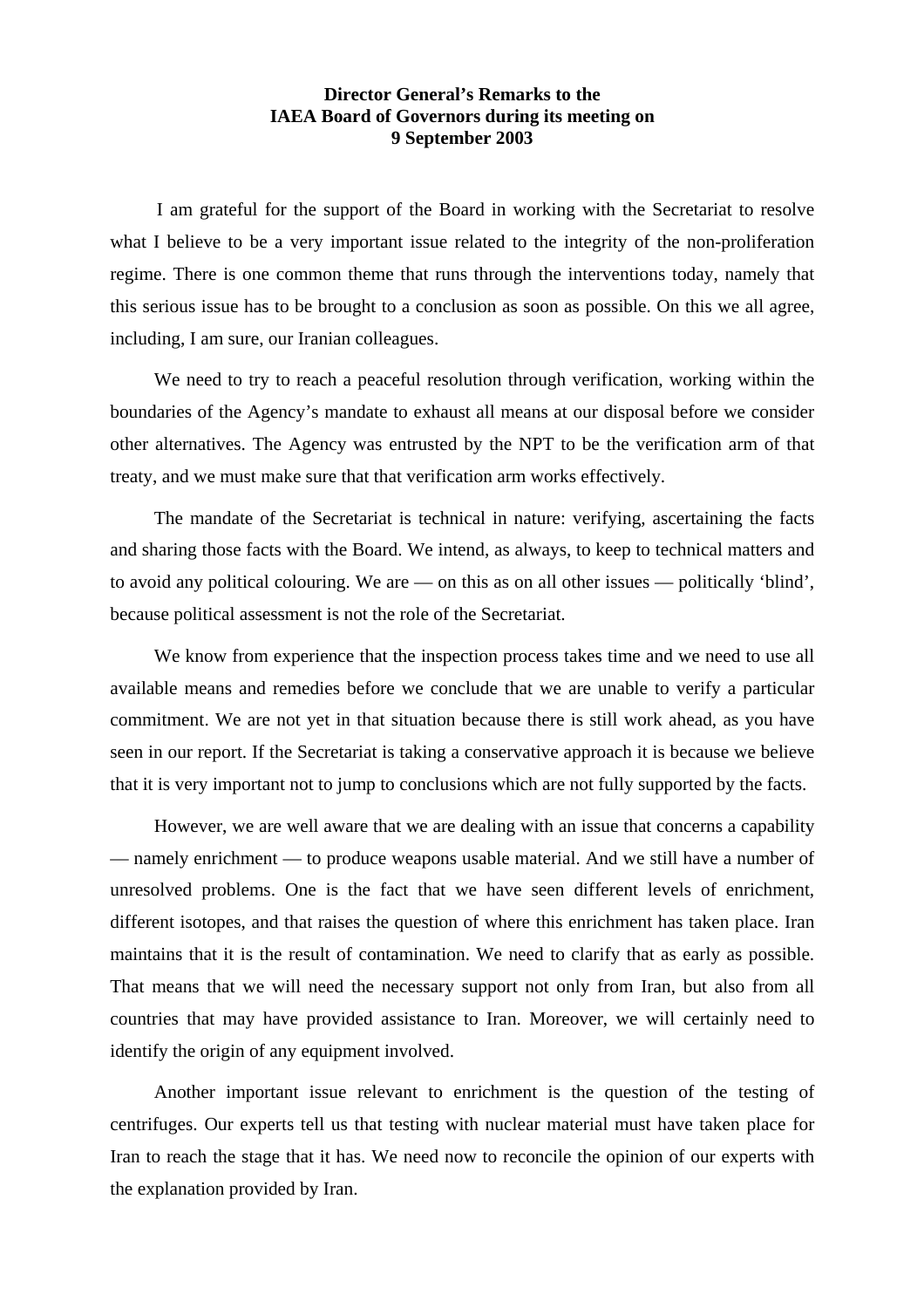There are various scenarios we need to examine: one is contamination of the equipment, another is importation of enriched uranium, a third is enrichment inside Iran and a fourth is some combination of the above.

 There are other issues of course, concerning laser activities, the heavy water programme, conversion work and the production of uranium metal. These are not perhaps as disquieting as the centrifuge enrichment programme, but we still need to clarify them.

 The whole matter is complicated by questions of legal rights and transparency. There are certain things that Iran might have had no legal obligation to declare, for example facilities that were under construction or imports of equipment. However, what I have emphasized to the Iranian authorities is that legal rights apart, we will not be able to resolve the various issues without full transparency and proactive co-operation.

This is because, firstly, the programme has been very wide ranging and, secondly, because it goes back as far as the mid-1980s, so that we need to reconstruct the history of an extensive twenty-year programme. For us to do that it is obviously not sufficient to rely just on the rights granted in the safeguards agreement. The Iranian side has understood that point and has provided us with access to certain sites and the possibility of taking environmental samples.

 What lies ahead? We need full transparency and proactive co-operation by Iran. The pattern of response observed so far will not enable us to resolve the issues in a reasonable timeframe. Iran should not wait for us to ask questions and then respond; it should come forward with a complete and immediate declaration of all its nuclear activities. That would be the best way to resolve the issues within the next few weeks.

 We also need the full and active co-operation of all countries that may have assisted the Iranian programme. Without that, it will be very difficult to verify the Iranian statements, particularly with regard to contamination. We are not directly concerned with the export control regime but we do need the information in order to be able to fulfil our responsibilities. As in the case of Iraq, we will treat any information we receive with absolute confidentiality, but we need it nonetheless.

 I want to be very clear: if we do not obtain the necessary information and if we do not get immediate and full co-operation by Iran, we will not be able to verify the Iranian programme. And that is in itself a conclusion — that we are unable to verify. But it is not a